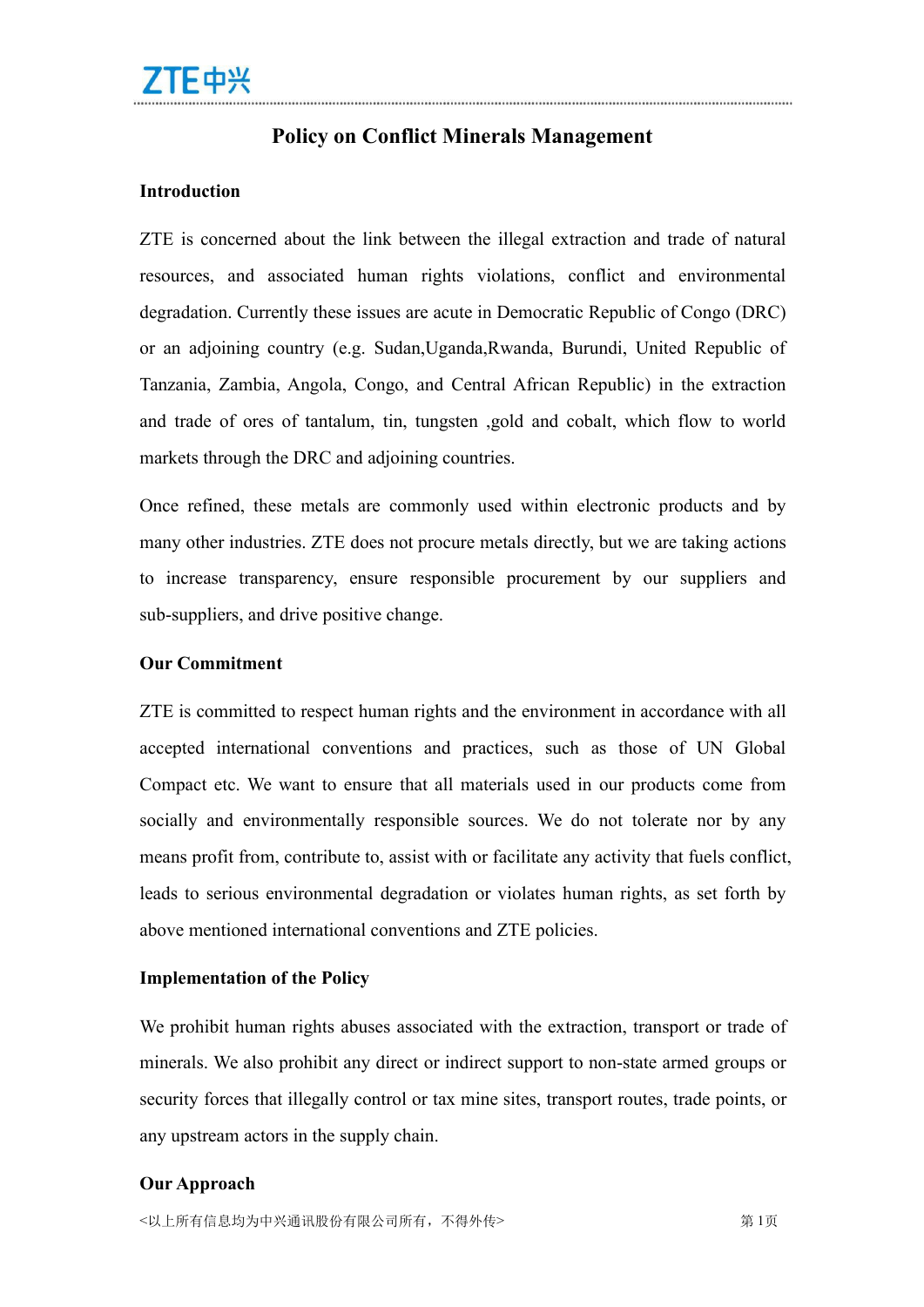# ZTE中兴

We are working with our direct suppliers to ensure conflict minerals do not end up in our products.

As a member of GeSI, we have made a request that our suppliers who manufacture components, parts, or products containing tin, tantalum, tungsten, gold and/or cobalt must commit to sourcing those materials from environmentally and socially responsible sources only. Materials, which either directly or indirectly contribute to conflict, are unacceptable. Suppliers shall define, implement and communicate to sub-suppliers their own policy, outlining their commitment to responsible sourcing of these materials, legal compliance and measures for implementation. Suppliers shall work with sub-suppliers to ensure traceability of these materials at least to smelter level. ZTE reserves the right to request further evidence of the chain down to mine level when necessary. Once mechanisms are available, suppliers shall ensure that purchased metals originate from smelters validated as being conflict mineral free.

ZTE Corporation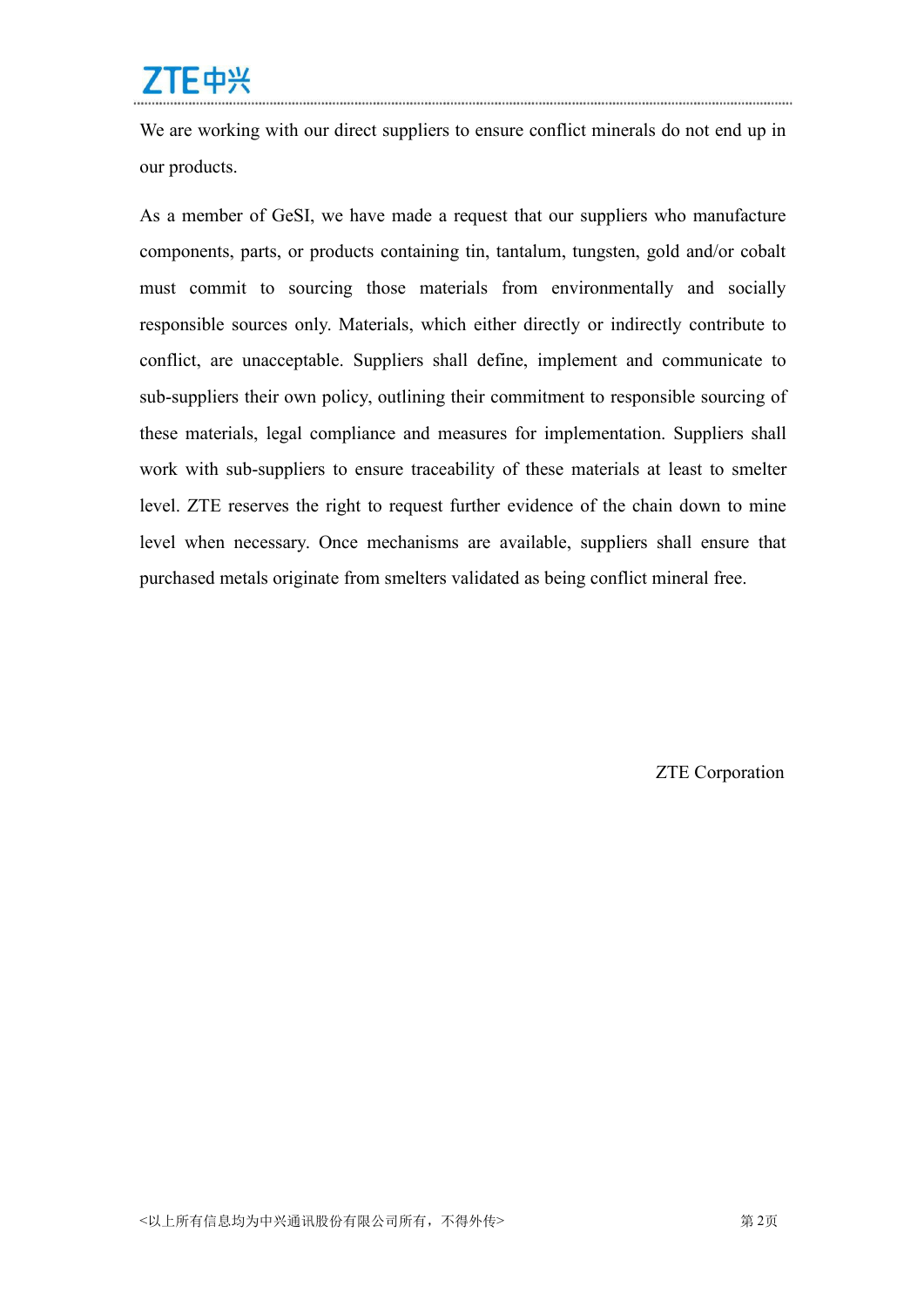# 中兴通讯冲突矿产管理方针

## おもの おおや おおや おおや おおや おおや あいしん あいしん あいしん あいしゅう

中兴通讯非常关注自然资源的非法开采和贸易之间的联系,以及相关的侵犯 人权、冲突和环境退化问题。目前,这些问题主要出现在刚果民主共和国或毗邻 国家(如苏丹、乌干达、卢旺达、布降迪、坦桑尼亚、赞比亚、安哥拉、中非共 和国等)对钽、锡、钨、金、钴矿石的非法开采和贸易过程中出现,这些金属矿 石通过刚果民主共和国以及毗邻国家流向全世界。

经过提炼后,这些金属通常被用在电子产品和很多其他行业。中兴通讯不会 直接采购金属原料,但我们仍然在采取行动,提高透明度,促使我们的供应商和 上游供应商进行负责任的采购,并推动其为之进行积极的改变。

#### 我们的承诺

中兴通讯致力于遵守所有公认的国际公约和惯例,尊重人权和环境,如联合 国全球契约原则等。我们力争我们的产品中使用的所有原材料,都是来自于对社 会和环境负责任的来源。我们不会容忍,也不会以任何方式从中牟利、帮助、或 者协助任何有可能加剧冲突、导致严重的环境退化或违反人权的活动,严格遵守 上述国际公约和中兴通讯政策的相关规定。

#### 方针的实施

我们禁止任何与矿物开采、运输或贸易相关的人权侵犯。我们同样禁止向任 何非法控制采矿地点、运输路线、贸易地点等的非政府武装团体或安全部队提供 直接或间接的支持。

### 我们的方法

我们和我们的直接供应商共同努力,以确保产品中不出现冲突矿产物质。

作为全球电子可持续性倡议(GeSI)的成员,中兴通讯要求我们的供应商, 包括元器件供应商,零部件供应商,或者提供的产品中含有锡、钽、钨、金和/ 或钴的所有的供应商必须承诺这些物料来自于对环境和社会负责任的来源。直接 或间接导致冲突的物料是不被接受的。供应商应该制定,实施他们自己的矿产冲